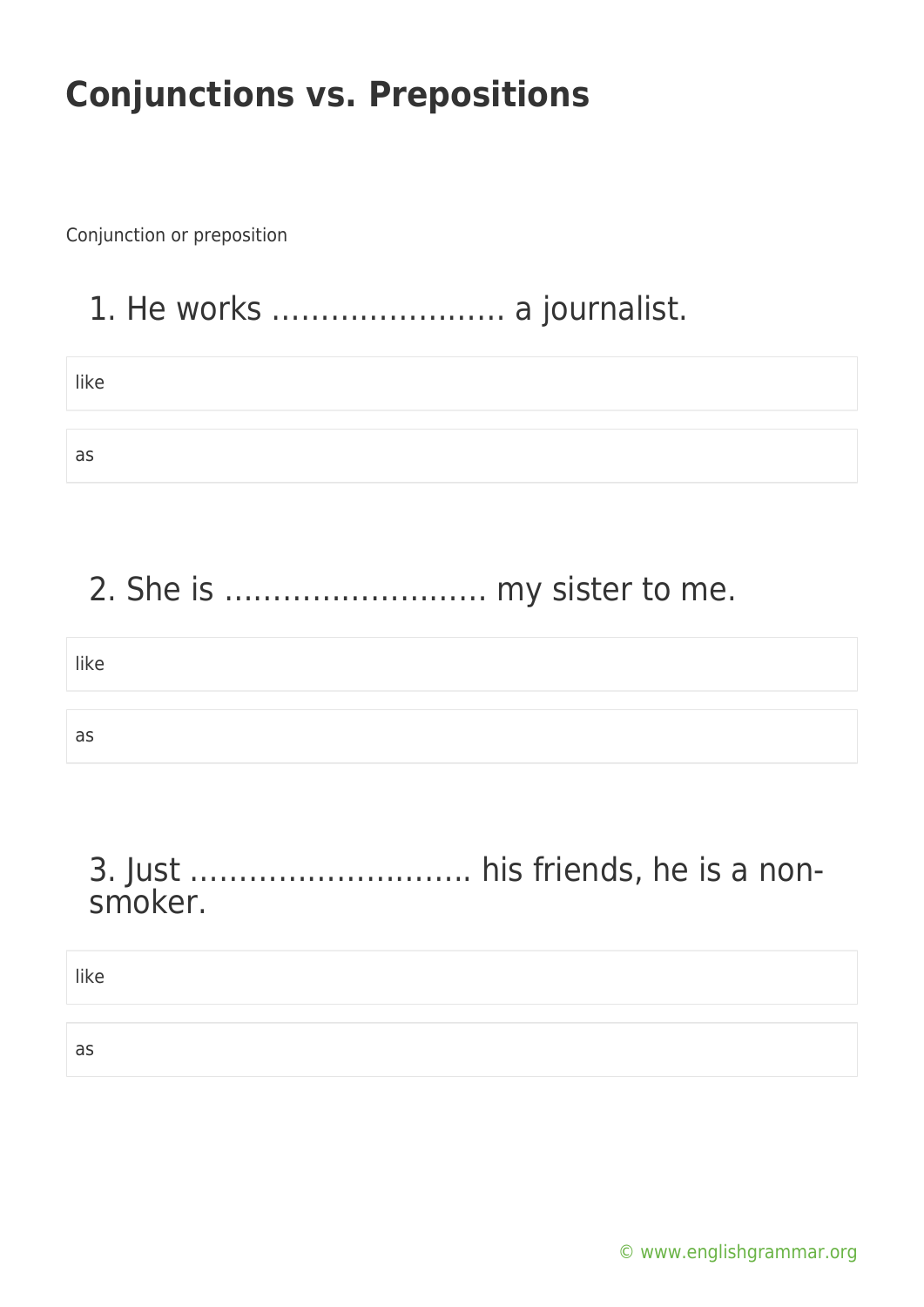4. ……………………… her mother, it is my responsibility to take care of her.

| As   |  |
|------|--|
|      |  |
| Like |  |

#### 5. ………………………….. you know, we cannot promote nepotism.

#### As

Like

## 6. She is ………………………. pretty as a doll.

#### as

like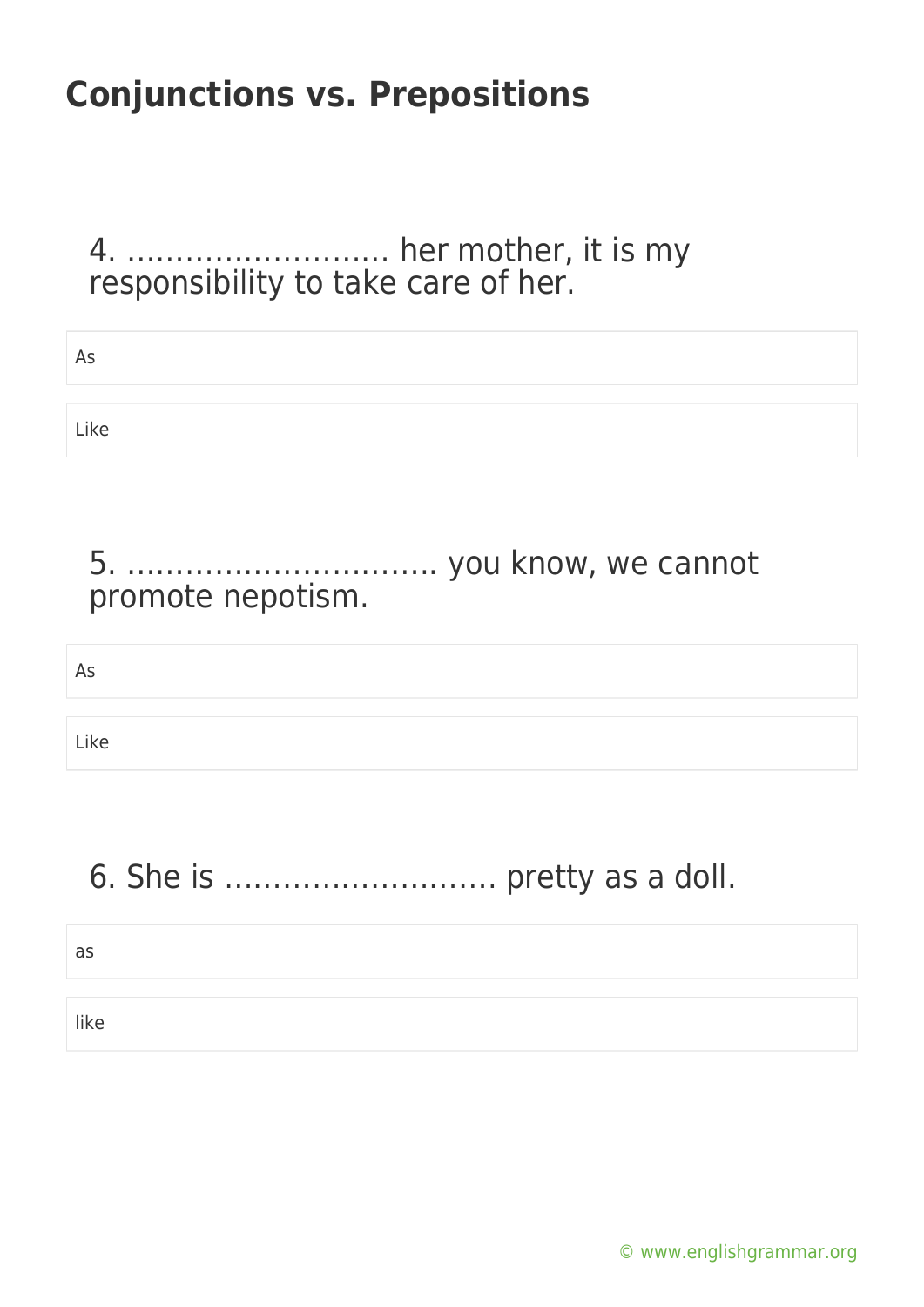## 7. Don't cry ……………………… a baby.

| as   |  |
|------|--|
|      |  |
| like |  |

#### 8. That cloud looks ............................... an elephant.

like

as

#### 9. Animals ……………………….. cows, elephants and goats are herbivores.

like

as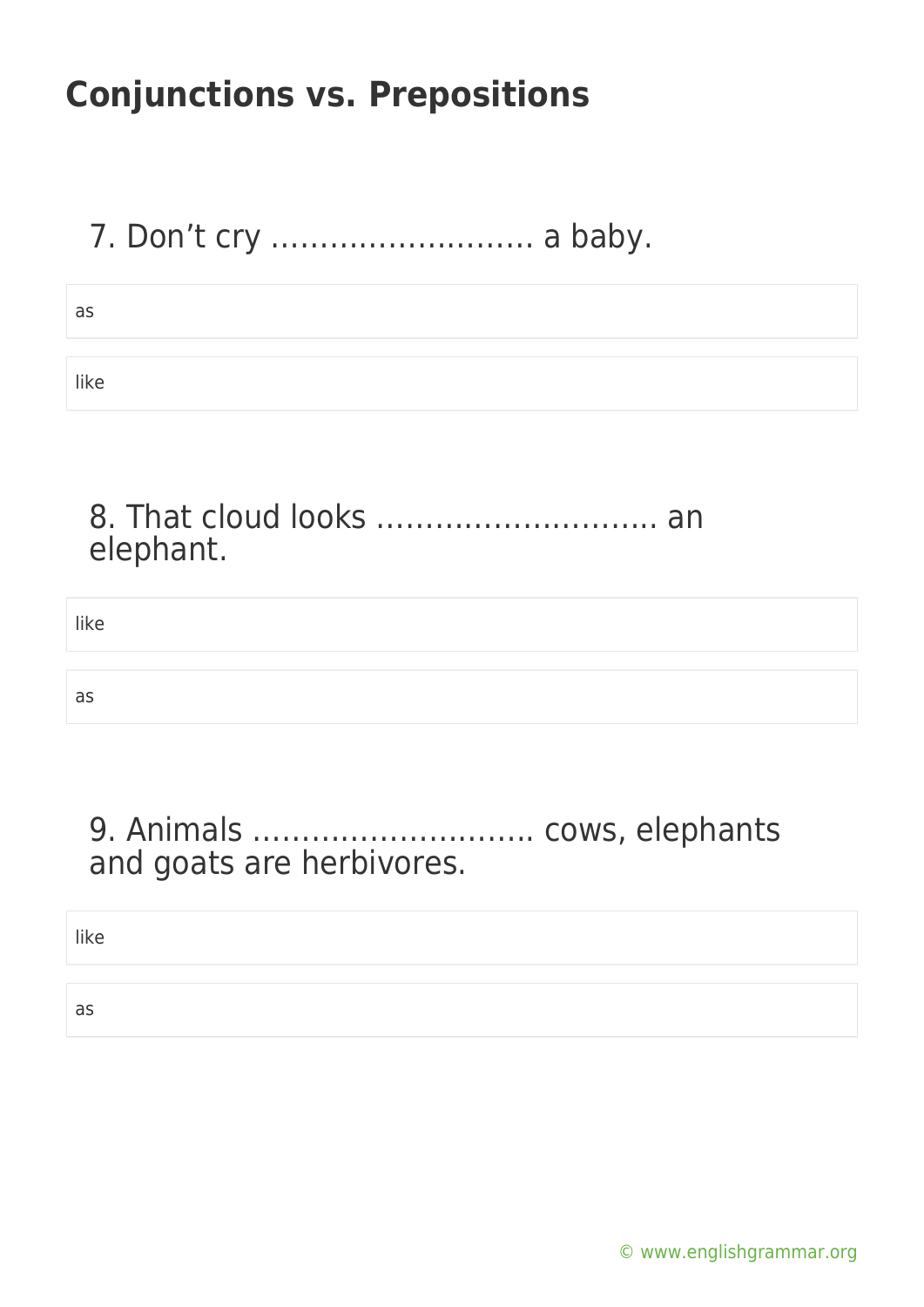10. They arrived just ………………………… I was about to leave.

| as   |  |
|------|--|
|      |  |
| like |  |

#### 11. ……………………….. he was not there, I couldn't talk to him.

As

Like

#### 12. Tired .............................. he was, he went on working.

as

like